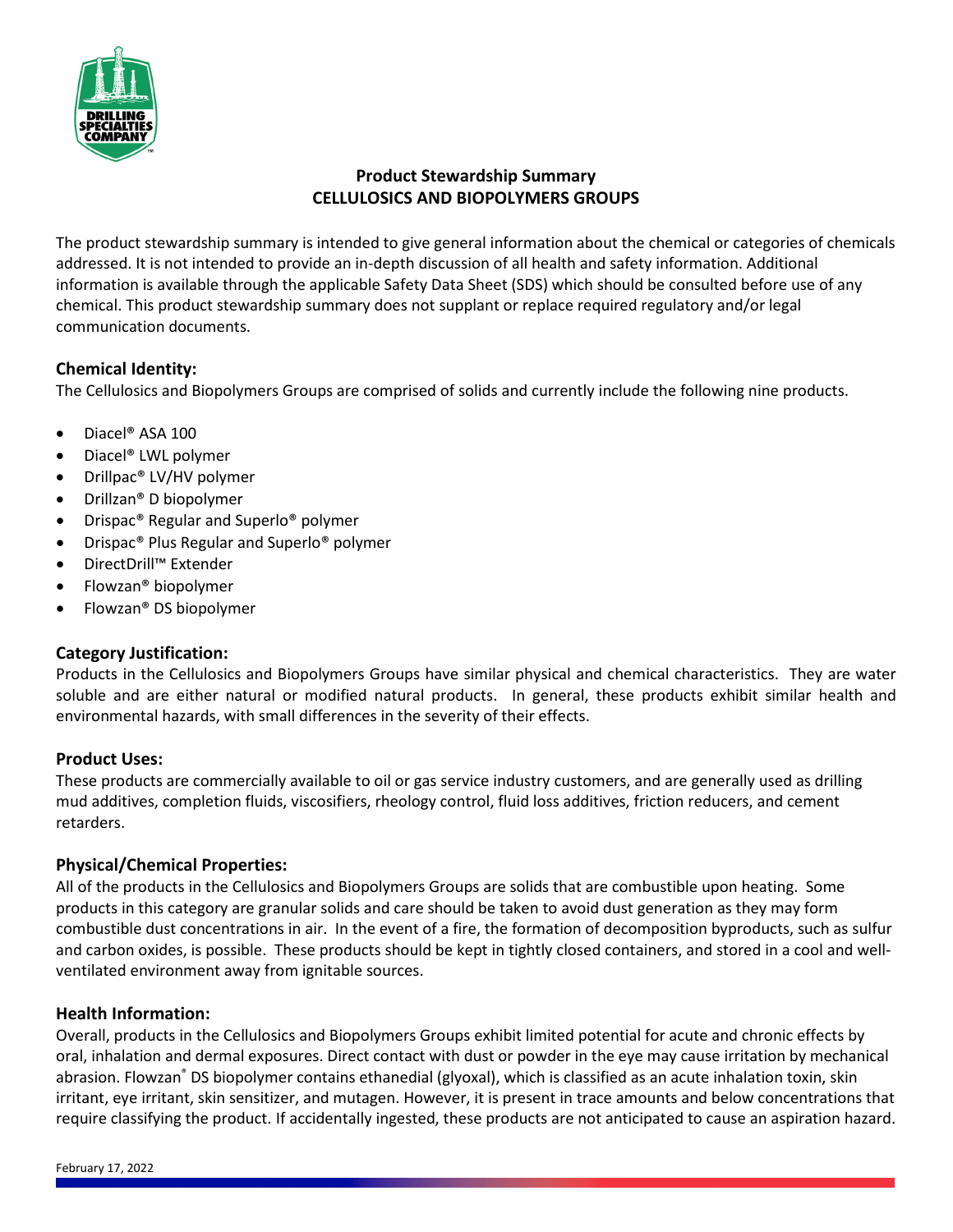

Currently there is limited available information on the carcinogenic, reproductive, teratogenic, or developmental toxicity health effects.

## **Environmental Information:**

The environmental hazard potential based on available information of the products in the Cellulosics and Biopolymers Groups are not expected to be harmful to aquatic life. These products have a low potential to biodegrade if released into the environment but are not expected to bioaccumulate in aquatic life. Many of these products also consist of components that are identified to pose little or no risk to the environment (PLONOR). However, care should be taken to avoid releases to sewage, drainage systems and water bodies. Spillage should be quickly collected and properly disposed of, further reducing the potential for harm to the environment.

## **Exposure Potential:**

The most likely routes of exposure to the Cellulosics and Biopolymers Groups are skin and eye contact, and inhalation exposures. The best way to prevent exposure is to work in well-ventilated areas, use appropriate personal protective equipment (PPE), and follow good personal hygiene practices.

### *Workplace use:*

Potentially exposed populations include: (1) workers who manufacture these products; (2) quality assurance workers who sample and analyze the products to ensure that they meet specifications; (3) workers involved in distribution and storage of these products; and (4) commercial consumers, in occupational settings, that use these products in intended applications. The probability of exposure to workers is expected to be low because these products are manufactured in enclosed, controlled environments, and are transported in tightly sealed containers. These products are sold to industrial customers that are familiar with their intended applications, safe handling, storage, and disposal requirements. Manufacturing, quality assurance and transportation workers should adhere to safe handling practices and wear appropriate personal protective equipment (PPE), and have access to exposure prevention measures (e.g., engineering controls). Customers should also use appropriate PPE during handling and have risk mitigation measures in place to address potential physical hazards or accidental releases. Contaminated surfaces will be extremely slippery. Avoid spillage on floor as the product can become very slippery when wet. Sweep up to prevent slipping hazard.

#### *Consumer use:*

Potential exposure or health impacts to the general public is not anticipated. These products are sold by Chevron Phillips Chemical to industry users knowledgeable in the safe handling and use of these products. In the event of a fire, inhalation of hazardous combustion byproducts could be a potential concern for nearby residents.

#### *Potential Environmental Release:*

There may be some potential for significant exposure to the environment from accidental releases during transportation of drums, totes, truck trailers, rail cars, or container ships; however, the frequency of distribution incidents involving accidental release of these products has been low, and reported volumes spilled have been minimal. Furthermore, pallet containers are stretch-wrapped or shrink-wrapped to minimize the potential for product loss. Small quantities are shipped for laboratory quality and performance testing, typically one (1) pound or less. Those performing the tests understand the hazards and adhere to the safe handling practices as explained above. The current and anticipated use of these products in designated off-shore/on-shore rig applications is not expected to result in significant loss to the environment because containers are handled one-at-a time. Chevron Phillips Chemical is committed to operating in an environmentally responsible manner and participates in the American Chemistry Council's Responsible Care® program.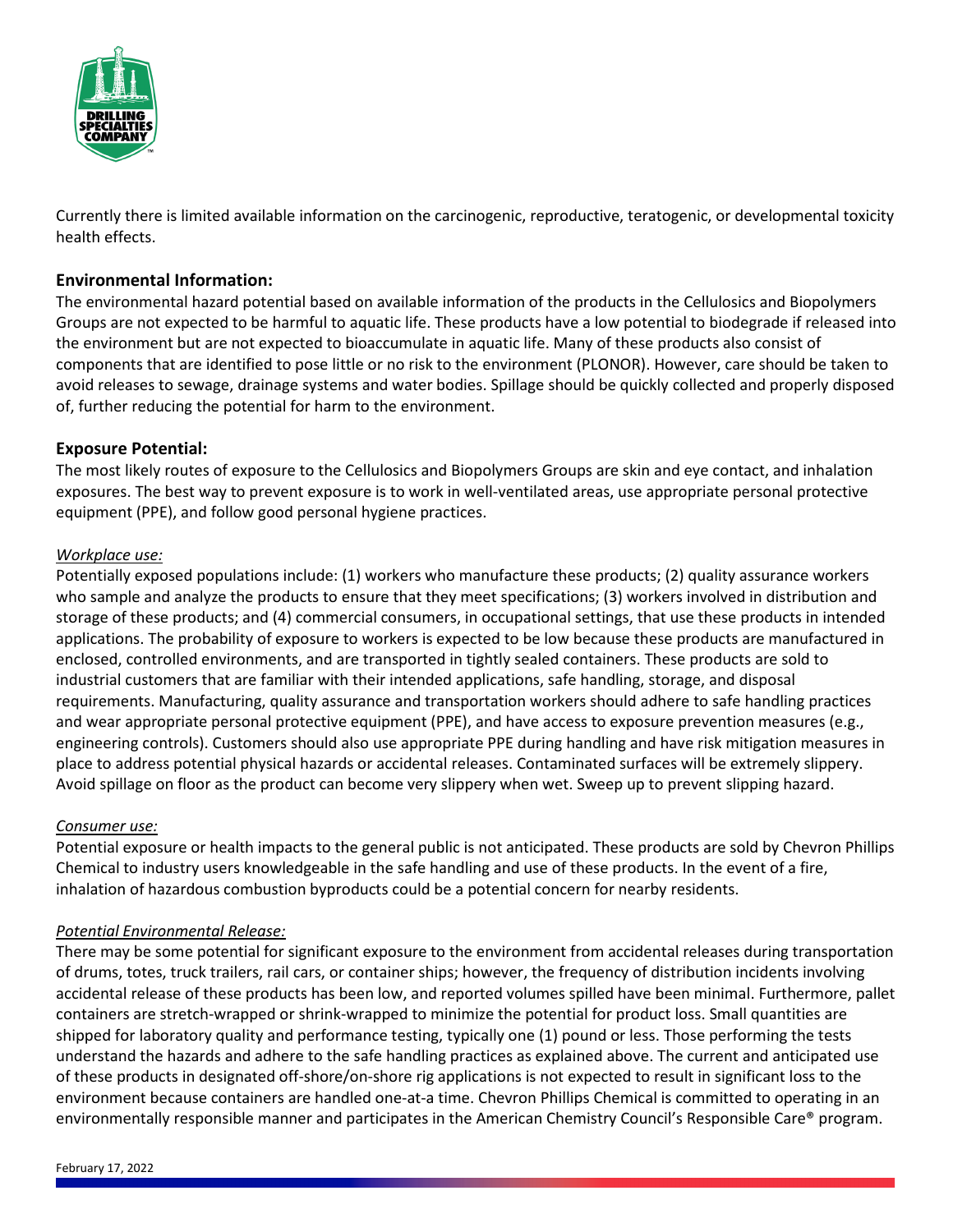

## **Risk Management**

Chevron Phillips Chemical is committed to Product Stewardship and doing business responsibly. We endeavor to provide sufficient information for the safe use and handling of all our products. We make product information available to all of our customers, distributors, carriers, and users of these products which contain detail about the properties of each product. To that end, a Safety Data Sheet and a certificate of analysis accompanies each shipment from our manufacturing plant.

Before using these products, the user is cautioned to make its own determination and assessment of the safety and suitability of the product for the specific use in question. It is the ultimate responsibility of the user to ensure suitability for use and determine if this information is applicable to the user's specific application. Chevron Phillips Chemical does not make, and expressly disclaims, all warranties, including warranties of merchantability or fitness for a particular purpose, regardless of whether oral or written, express or implied, or allegedly arising from any usage of any trade or from any course of dealing in connection with the use of the information contained herein or any product itself. The user expressly assumes all risk and liability, whether based in contract, tort or otherwise, in connection with the use of the information contained herein or any product itself.

### **Regulatory Information:**

Regulations exist that govern the manufacture, sale, transportation, use, and disposal of these products. These regulations may vary by city, state, country or geographic region. Additional relevant information may be found by consulting the applicable SDS.

## **Sources of Additional Information:**

Safety Data Sheets (SDS) a[t https://www.cpchem.com](https://www.cpchem.com/) or available upon request at [SDS@CPChem.com](mailto:SDS@CPChem.com)

Federal Register:

- Electronic Code of Federal Regulations (eCFR), a. 2021. CFR 21 part 175. (https://www.ecfr.gov/current/title-21/chapter-I/subchapter-B/part-175?toc=1)
- Electronic Code of Federal Regulations (eCFR), b. 2021. CFR 21 part 177. (https://www.ecfr.gov/current/title-21/chapter-I/subchapter-B/part-177?toc=1)
- Electronic Code of Federal Regulations (eCFR), c. 2021. CFR 21 part 181. (https://www.ecfr.gov/current/title-21/chapter-I/subchapter-B/part-181)
- Electronic Code of Federal Regulations (eCFR), d. 2021. CFR 21 part 182. [\(https://www.ecfr.gov/current/title-](https://www.ecfr.gov/current/title-21/chapter-I/subchapter-B/part-182%23_top)[21/chapter-I/subchapter-B/part-182#\\_top\)](https://www.ecfr.gov/current/title-21/chapter-I/subchapter-B/part-182%23_top)
- Electronic Code of Federal Regulations (eCFR), e. 2021. CFR 21 part 184. [\(https://www.ecfr.gov/current/title-](https://www.ecfr.gov/current/title-21/chapter-I/subchapter-B/part-184)[21/chapter-I/subchapter-B/part-184\)](https://www.ecfr.gov/current/title-21/chapter-I/subchapter-B/part-184)
- Electronic Code of Federal Regulations (eCFR), f. 2021. CFR 21 part 186. [\(https://www.ecfr.gov/current/title-](https://www.ecfr.gov/current/title-21/chapter-I/subchapter-B/part-186%23sp21.3.186.b)[21/chapter-I/subchapter-B/part-186#sp21.3.186.b\)](https://www.ecfr.gov/current/title-21/chapter-I/subchapter-B/part-186%23sp21.3.186.b)

European Chemical Agency (ECHA) Dissemination portal with information on chemical substances registered under REACH

• <https://echa.europa.eu/information-on-chemicals>

National Library of Medicine (NLM). 2021. Chem ID Plus Database.

• <https://chem.nlm.nih.gov/chemidplus/rn/9004-32-4>